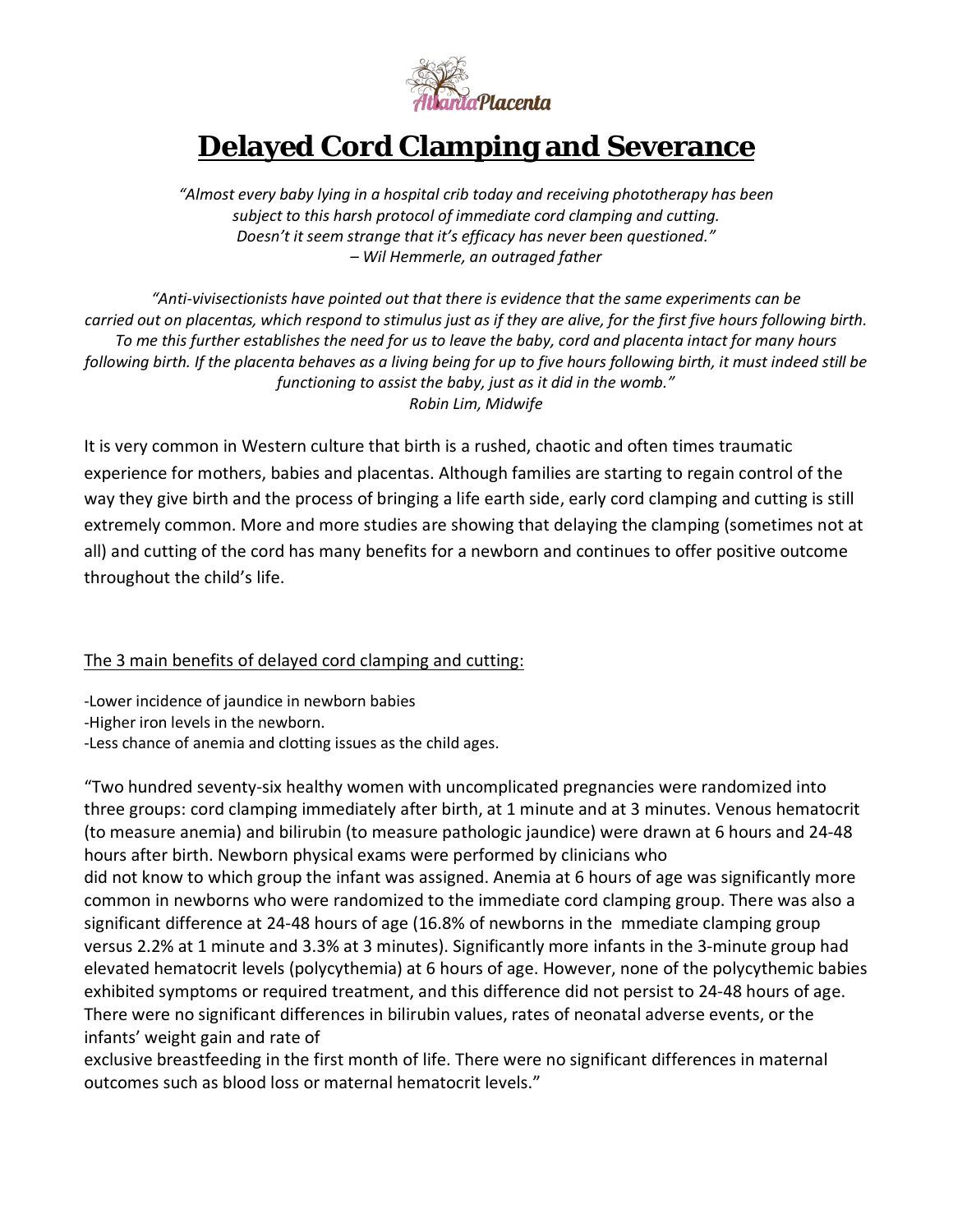

*"Immediate cord clamping is clearly identified as a cause of newborn neurological (brain) injury ranging from neonatal death through cerebral palsy to mental retardation and behavioral disorders. Immediate cord clamping has become increasingly common in obstetrical practice over the past 20 years; today, rates of behavioral disorders (e.g., ADD/ADHD) and developmental disorders (e.g., autism, Asperger's, etc) continue to climb and are not uncommon in grade school."* – George M. Morley, M.B., Ch. B., FACOG

*"It is common practice nowadays for the cord to be doubly clamped while the child is on the mother's abdomen and the scissors are handed to the parents to complete the job. Most mothers refuse, leaving it to the husband; some mothers recoil in horror, and if the cord is left intact, most mothers will not touch it. If they do, and especially if it is pulsating, the cord is treated as gently and tenderly as is a tiny finger or an ear of the child. New mothers are strongly inhibited from damaging the cord."* – Dr. G. M. Morley

*"Delaying clamping the umbilical cord for a slightly longer period of time allows more umbilical cord blood volume to transfer from mother to infant and, with that critical period extended, many good physiological "gifts" are transferred through 'nature's first stem cell transplant' occurring at birth."* – Mankind's first natural stem cell transplant, Journal of Cellular and Molecular Medicine, 2010

### What other options do I have?

Delayed cord clamping and cutting, cord burning and lotus birth.

#### **Delayed cord clamping and cutting:**

It is recommended to wait at least 3 minutes before clamping a newborns umbilical cord. Instead of using a plastic clamp, umbilical string or tape is preferred. Waiting up to 3 hours has the most effective results for the newborn. The placenta is still functioning for the newborn and even passes on cancer fighting T-Cells through the umbilical cord into the newborn post-birth. Allowing time for the nutrient and stem-cell rich blood to enter the newborns body ensures that the newborn with have the best possible start to a healthy, long life.

#### **Cord Burning**:

Cord burning is a very personal, spiritual and gentle way to sever the bond between baby and placenta. In Old China, cord burning is believed to help the Qi that is left in the placenta travel to the new baby. Cord burning also brings the element of fire and warmth into the birth. When the cord burning is taking place baby is often very quiet, alert and happy. The Qi moving into baby gives the baby a sort of natural high and warmth. This is a great time for breastfeeding and is also a good time to talk to your baby about his/her placenta.

## Supplies Needed for Cord Burning:

-A piece of cardboard covered in foil. You will need to cut a slit in the middle big enough for the umbilical cord to snuggly fit without it being clamped.